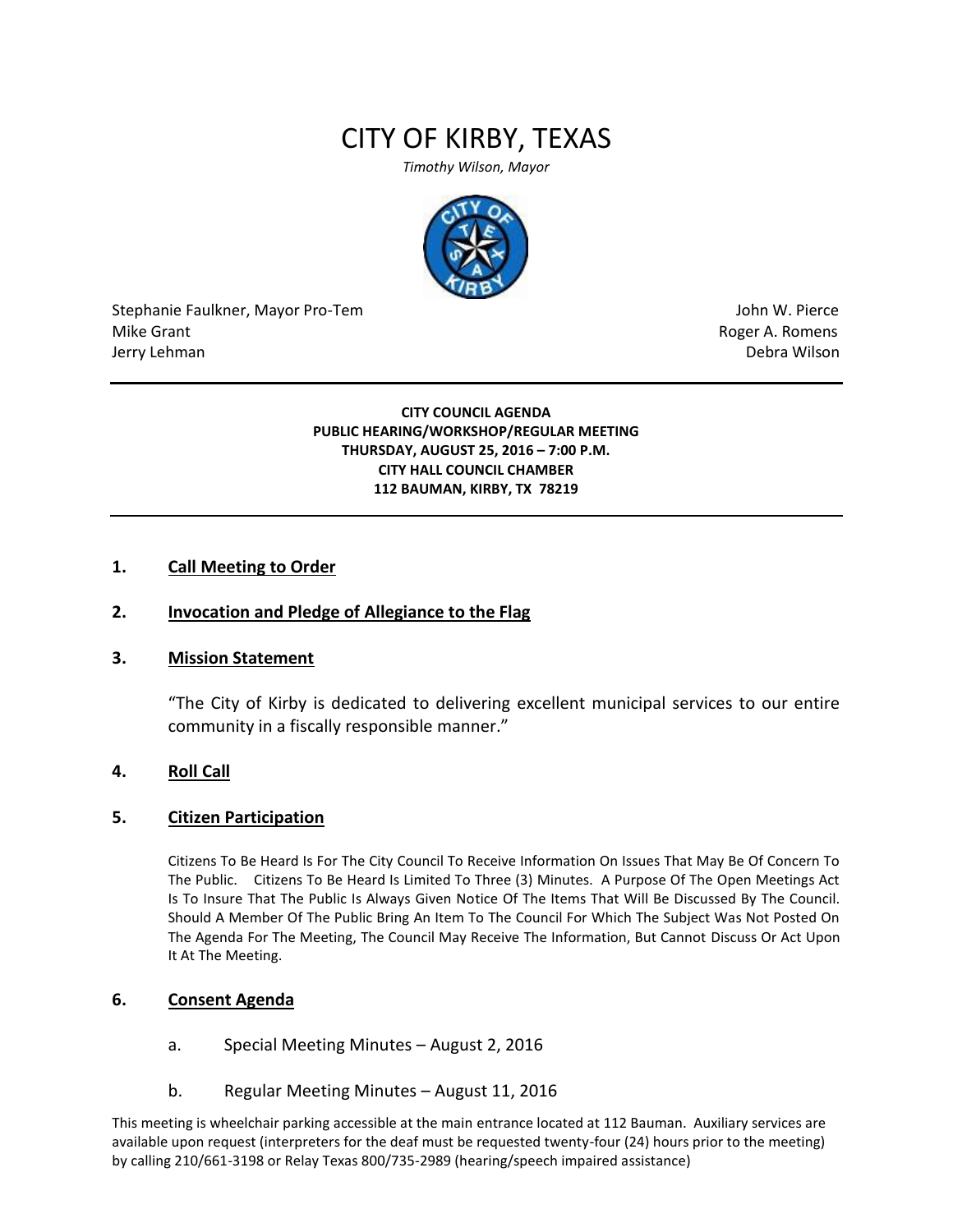c. Acceptance Of Quarterly Financial Report – April 2016 Through June 2016

## **7. Presentations**

- a. Payroll Week Proclamation
- b. Building And Standards Commission On Abandoned Properties Jack Major

## **8. Public Hearing**

- a. Public Hearing To Consider Proposed Budget For 2016-2017 Fiscal Year
- b. Public Hearing To Consider Proposed Tax Rate Of .729376 For 2016-2017 Fiscal Year

## **9. Budget Workshop**

a. Presentation, Discussion And Direction Of The Proposed Budget For Fiscal Year 2016-2017

## **10. Discussion And Possible Action**

- a. Discussion And Possible Action Regarding Bureau Veritas Inspection Process
- b. Discussion And Possible Action To Consider A Subdivision Plat Establishing HARRY HERNANDEZ, D.O. DBA ALAMO OSTEOPATHIC PHYSICIANS & SURGEONS, Lot 8, CB 5091, Being 1.941 Acres Of Land Out Of The Francisco Cadena Survey No. 133, Being The Same 1.941 Acres Of Land Described In Special Warranty Deed Recorded In Volume 8664, Page 891, Official Public Records Of Bexar County, Texas.
- c. Discussion And Possible Action On The City Of Kirby's Group Health, Life, And AD&D, Vol. Life, Dental And Vision Insurance For The Plan Year Beginning October 1, 2016
- d. Discussion And Possible Action To Consider A Request To A Variance To The Zoning Ordinance For The Construction Of A Carport Built Within The Twenty-Five Foot Front Setback Located At CB 5049A BLK 11 LOT 26; Otherwise Known As 5002 Borchers, City of Kirby, Bexar County, Texas.
- e. Discussion And Possible Action Regarding Established 2016-2017 Goals For The City Of Kirby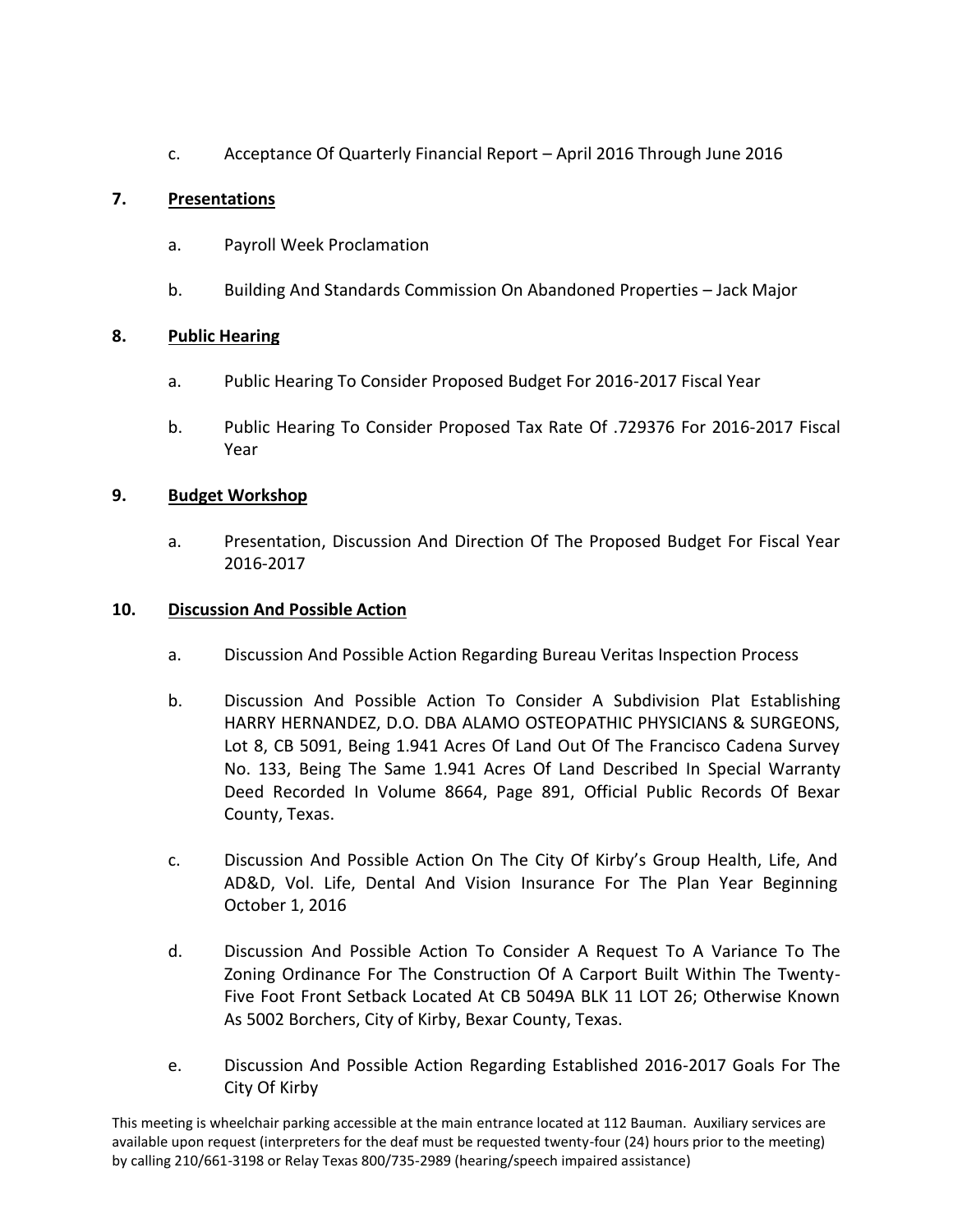f. Discussion And Possible Action To Consider City Of Kirby Branding and Marketing Plans

## **11. Executive Session**

a. Executive Session Pursuant To The Texas Government Code, Section 551.074, Personnel Matters, For Deliberation And Evaluation Of City Manager

## **12. Reconvene To Open Session**

a. Discussion And Possible Action On City Manager's Contract

## **13. Department Updates**

- a. Administration
- b. Public Works
- c. Finance
- d. Fire
- e. Police
- f. Animal Care Services
- g. Code Compliance

## **14. Requests and Announcements**

a. Requests By Mayor And Council Members For Items To Be Placed On Future City Council Agendas And Announcements On City Events/Community Interests

## **15. Adjournment**

 Monique L. Vernon City Manager

\_\_\_\_\_\_\_\_\_\_\_\_\_\_\_\_\_\_\_\_\_\_\_\_\_\_\_

Patty Cox, TRMC City Secretary

\_\_\_\_\_\_\_\_\_\_\_\_\_\_\_\_\_\_\_\_\_\_

The City Council reserves the right to adjourn into executive session at any time to discuss any of the matters listed on this agenda if authorized by Texas Government Code Section 551.071, Consultation with Attorney, Texas Government Code Section 551.072, Deliberations about Real Property, Texas Government Code Section 551.074, Personnel Matters, and Texas Government Code Section 551.076, Security Devices or Security Audits.